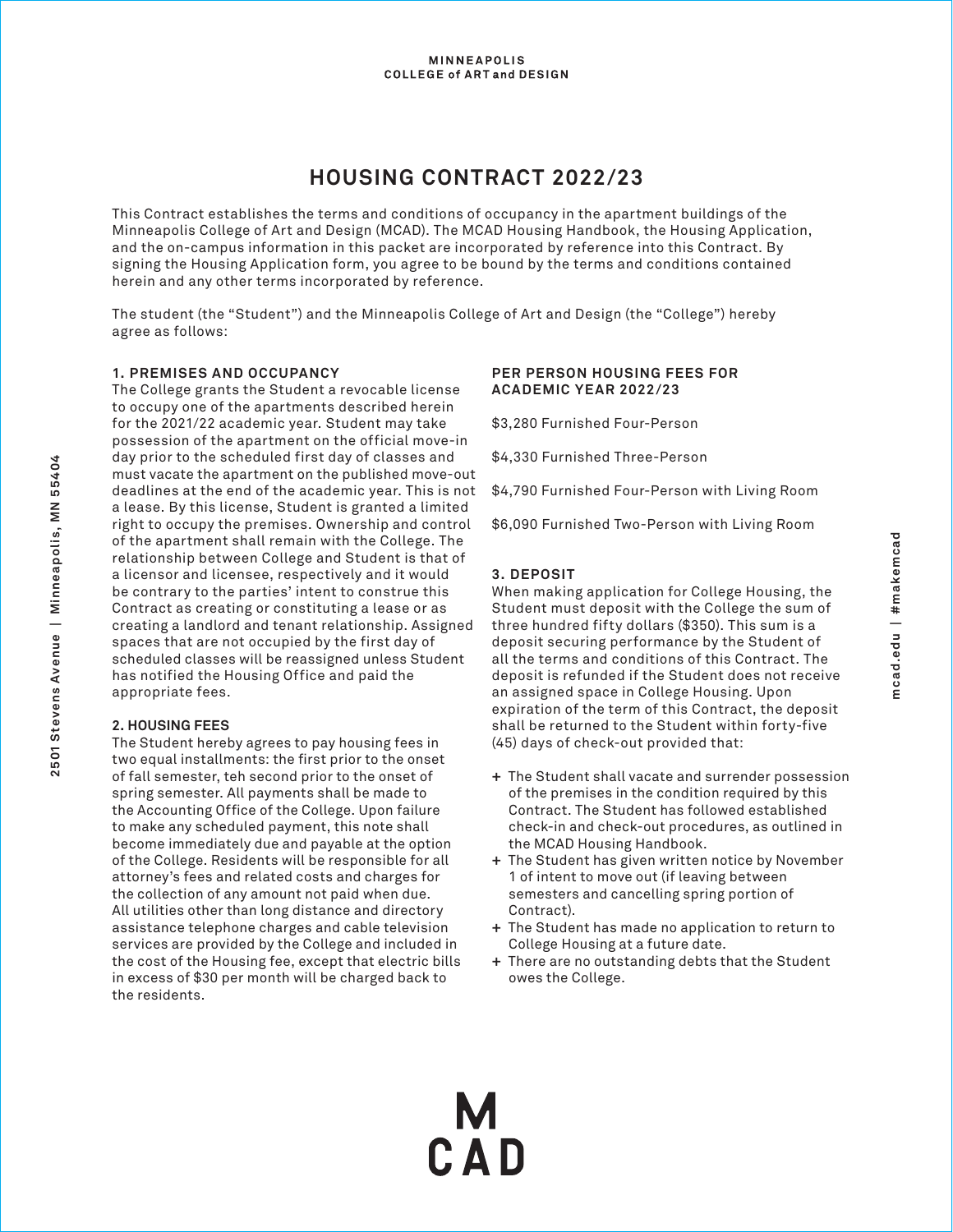### **4. REASSIGNMENT**

The College reserves the right to reassign Students to a different apartment at any time during the term of the license.

## **5. APARTMENT CONTENTS AND DAMAGES**

The College is not liable for property belonging to the Student that might be stolen, lost, or damaged. This includes belongings stored in apartment building storage areas. Property insurance (if desired) is the responsibility of the Student. The Student agrees to accept responsibility for the apartment and its contents and agrees to pay for replacement or repair costs because of damage to College property. All College furnishings must stay in their assigned apartment. Upon moving into an apartment, the Student must sign an Apartment Inspection (check-in) Form, filled out by Student and the Resident Assistant of the building, which will be used as a record of the contents and condition of the assigned apartment. The Student will be financially responsible for any differences when s/he checks out of the apartment.

Cleanliness standards will be enforced if the conditions in an apartment are such that they adversely affect pest control efforts or are deemed a health hazard.

# **6. APARTMENT ENTRY**

The College, its officials and agents have the right to enter and inspect the premises at any time without notice for reasons including, but not limited to, maintenance, health, safety and reasonable cause to believe that law or College policy is being violated.

#### **7. CANCELL ATION**

Cancellation prior to the first day of fall semester scheduled classes: Student may cancel this Contract prior to the first day of scheduled classes by giving written notice of cancellation to the College. If written notice of cancellation is received by the College prior to July 1, a full refund of the housing fee and deposit will be made to Student. If written notice of cancellation is received by the College after July 1, but prior to the first day of fall semester scheduled classes, the deposit will not be refunded, but a refund of the housing fee will be made to the Student.

Cancellation prior to the first day of spring semester scheduled classes by new applicants not living in College Housing during fall semester: Student may cancel this Contract prior to the first day of scheduled classes by giving written notice of cancellation to the College. If written notice of cancellation is received by the College prior to December 15, a full refund of the housing fee and deposit will be made to Student. If written notice of cancellation is received by the College after December 15, but more than 10 days prior to the first day of spring semester scheduled classes, a refund of the housing fee and half of the deposit will be made to the Student. If the College receives written notice of cancellation less than 10 days prior to the first day of scheduled classes, but prior to the first day, no refund of the deposit will be made, but a refund of the housing fee will be made to the Student.

Cancellation for spring semester by residents living in College Housing during fall semester: Student may cancel this Contract for the spring semester by giving written notice of cancellation to the College no later than November 1. If written notice of cancellation is received by the College by November 1, a full refund of the spring semester housing fee will be refunded to Student; the deposit will be refunded as provided in Section 3 above. If written notice of cancellation is received by the College after November 1, the Student shall be responsible to pay the deposit and all of the contracted housing fee unless the Student or the Housing Office finds another student who does not currently live on campus to take over the Student's Contract. If a student is found, the housing fee will be prorated and the amount of the replacement student's Contract will be refunded to Student; the deposit will be refunded as provided in Section 3 above.